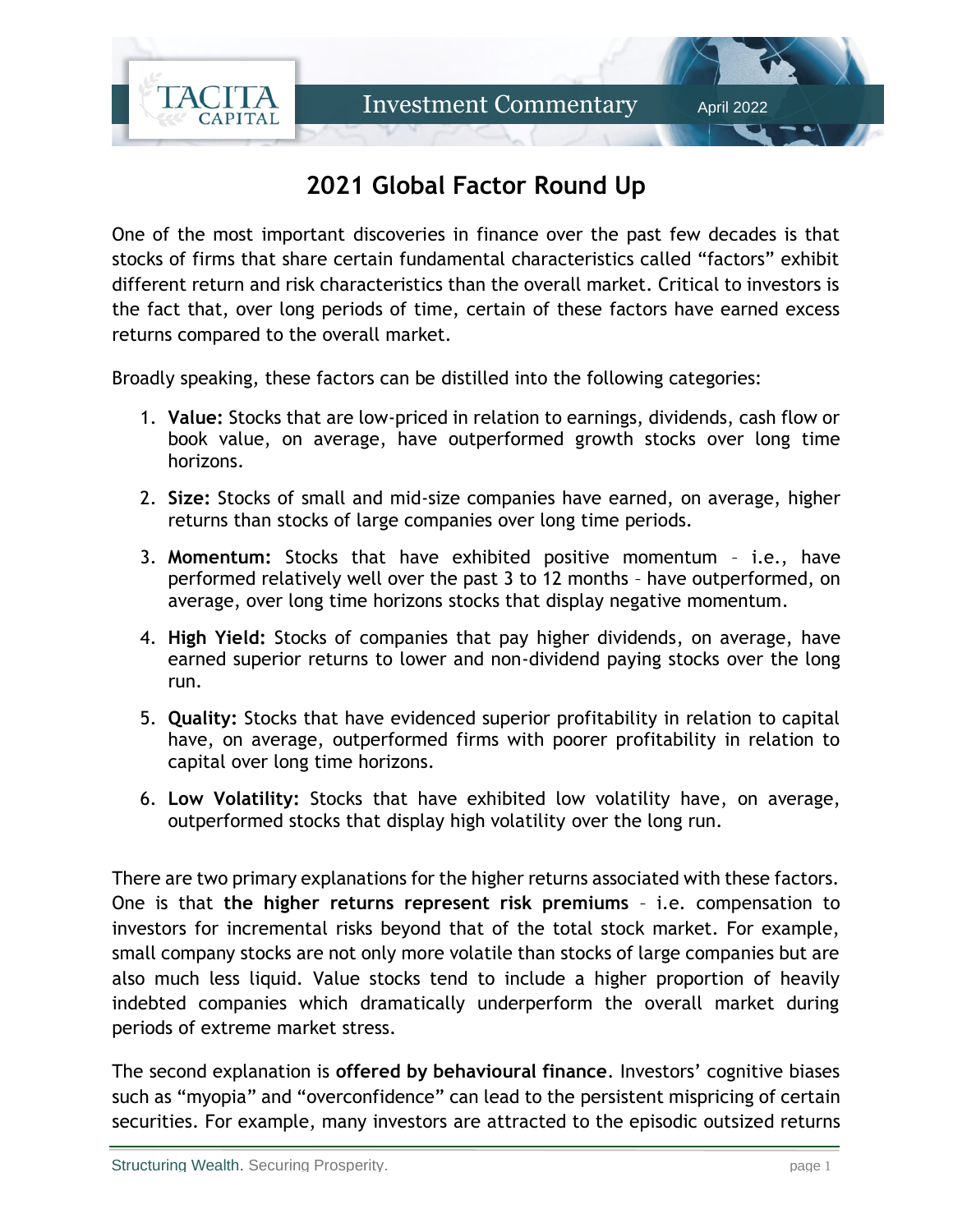

of high volatility, low quality stocks and chase these types of stocks despite a pattern of longer-term underperformance. Overly optimistic investors overestimate the earnings prospects of growth stocks while underestimating those of value stocks; value stocks then generate superior returns as investors eventually realize that earnings in the value universe are better than initially expected.

Social phenomena such as the "bandwagon effect" can also distort prices. The "madness of crowds" - as evidenced by the railway mania of the 1840's, the Florida real estate boom of the 1920's, the Japanese bubble of the 1980's and the internet mania of the 1990's - is a well-documented recurring market spectacle. The herding behaviour of investors has also been advanced as an explanation for the returns associated with the momentum factor.

Factor performance can vary because of business cycle influences, market sentiment, interest rate changes, sector composition and other variables. The following chart sets out the return earned by each factor globally in 2021 compared to the overall broad market. (See Appendix I for Sources).



Quality returned an impressive 22.5% globally in 2021. Value stocks came in second on relative factor performance with a 20.8% return. The benchmark – the broad global market in its entirety – was no slouch itself, returning 19.0% in 2021. There was a quartet of factor laggards of the broad market. Small-mid sized stocks lagged the broad market with a 16.7% return followed by high dividend stocks at 15.2%. Low volatility fell short by a similar quantum, posting a 14.5% return on the year. Finally, momentum – which had been the highest or second highest returning factor annually in each of the preceding four years – came in last at 8.4%.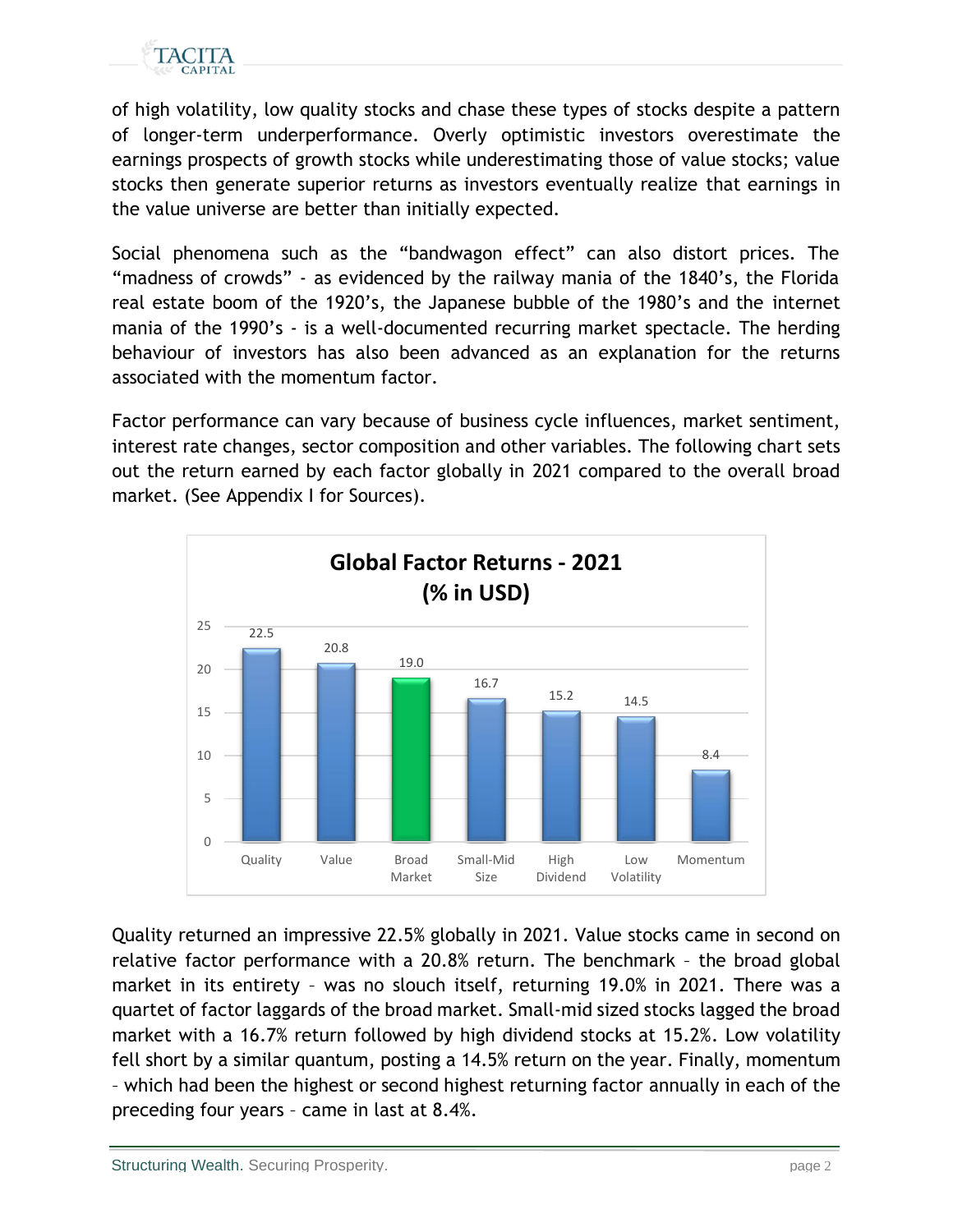

While the outperformance of any one factor in a given year is fundamentally unpredictable (making "factor timing" a mug's game) systematically rebalancing between factors can materially augment portfolio returns over time. As illustrated by the following graph depicting the cumulative growth of \$100 USD invested since 2000, owning the global multi-factor portfolio has created 45% more wealth than owning the global broad market.



Fifteen years ago, "factors" were a fascinating corner of the capital markets but of little practical use to individual investors. Since then, with the advent of low-cost exchange traded funds and the creation of transparent, rules-based factor indices by several index providers, a multi-factor portfolio has moved from academic theory to concrete application. Patient investors finally have an empirically sound approach to pursuing market-beating returns.